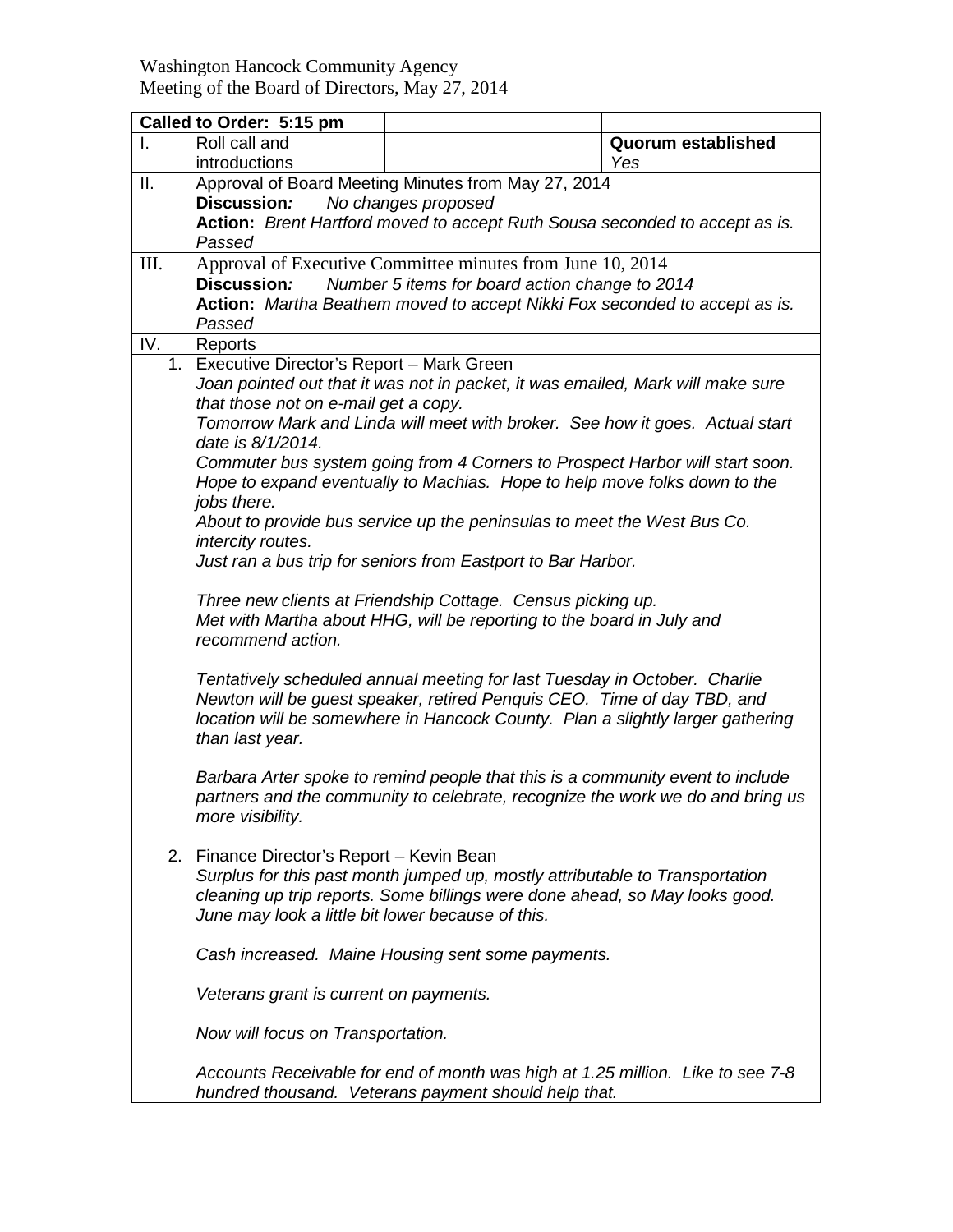*HHG showing a \$4,000 deficit. Will put some CSBG toward that, but still have some bad loans to write off.*

*Friendship Cottage showing a \$13,000 deficit. Participation rates are very low, but picking up. Also putting some CSBG funds here to help this budget.*

*Need to focus on spending CSBG funds or they go back to the state.*

*Revenues are about 3% under, gaining ground.*

*End of June hitting some PTO which may change this a bit.*

3. Development Committee Training – Joe Perkins, Board roles and responsibility in development

Development Committee Report:

*Met last week, and want to bring you Craig's Bucket o'Nails project. Explained how Heifer Project works, and how Craig came up with the idea to do a similar style fundraiser for WHCA. Idea is to keep it limited for the first year, no more than 5 programs highlighted. Then, if it works, grow it in subsequent years.*

*First time any of us remember that we have an Agency-wide appeal.*

*Craig is already exploring funding sources to help us plan and pay for this. Want to work with management team for appropriate things to have listed, have a professional designer work on layout. Distribution is still being sorted out.*

*Would like formal approval of proposal to go forward.*

*Barbara Arter: Check out Peace Ridge Animal Shelter similar project. Also, make it very clear why these people need our help. There is some local attitude resistant to donating to the poor. Make a solid case for donations. Will help with editing if needed.*

*Craig – want to piggy-back onto WHCA website donation feature to make this easy to do on web, as well as providing option for mailing.*

*David – there is a big staffing requirement behind the scenes, reviewed it with Mark, who appreciates it. Need for tracking, thanking, etc.*

*Mark – speak for Sarah and Joe who appreciate that the committee is doing a lot of the work, did not just come up with the idea and dump it on staff.*

*Barbara – why not plan on asking each of the program directors which things should be listed under their programs.*

*Craig and David – being done.*

*Martha – should hear from rest of board.*

*Barbara Clark – too broad, do 4 instead of 5. More complicated you are when you launch, make it easy to understand. 3 is good as well. Ron – agree, keep it very simple the first year.*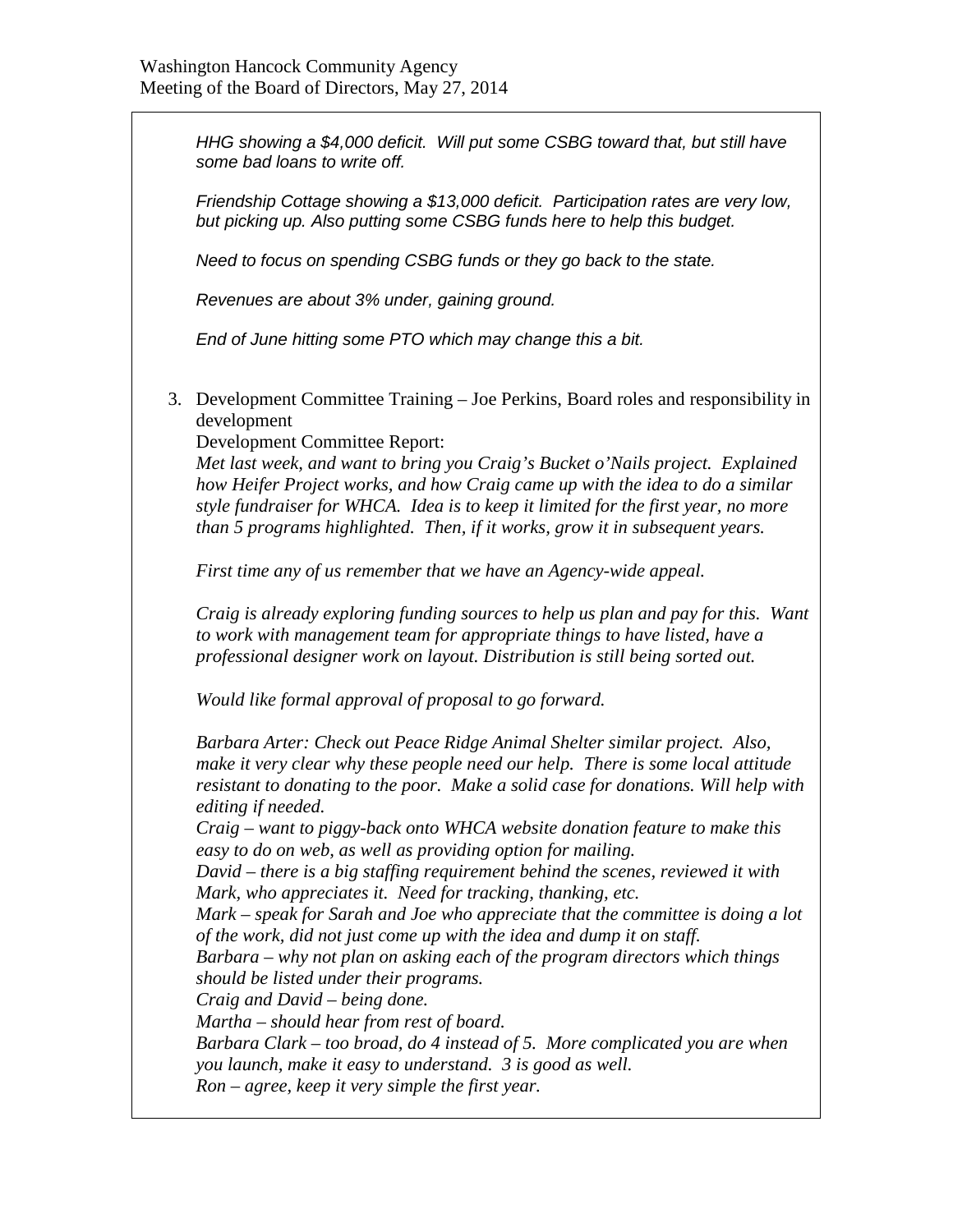|       | Joan – we agree that is why we trimmed the list this far.                                                                                                                                                                                                                                                                                                                                                                                                                                                                                                            |  |  |
|-------|----------------------------------------------------------------------------------------------------------------------------------------------------------------------------------------------------------------------------------------------------------------------------------------------------------------------------------------------------------------------------------------------------------------------------------------------------------------------------------------------------------------------------------------------------------------------|--|--|
|       | Betsy – come back with formal proposal in July with actual programs and specific<br>things for approval in July.<br>Barbara – agree, let's envision what this looks like, how will Mark deal with<br>small dollar earmarked funds?                                                                                                                                                                                                                                                                                                                                   |  |  |
|       |                                                                                                                                                                                                                                                                                                                                                                                                                                                                                                                                                                      |  |  |
|       | Joan – want to see it before the meeting, please put it in the packet so we can see<br>it ahead of time.                                                                                                                                                                                                                                                                                                                                                                                                                                                             |  |  |
|       | $R$ on $-$ July is too soon for full proposal, but we can bring what we get done in that<br>time.                                                                                                                                                                                                                                                                                                                                                                                                                                                                    |  |  |
|       | All agree.<br>SEED report – Joe gave us a report last week that said we were nearly to 67,000,<br>which is a good percentage of our goal of \$80,000. We thought that goal was<br>unattainable when we set it. Great effort by staff and board to get this far.<br>Joe's training – Joe appreciates the involvement of the board in development, it<br>means a lot to the effort and to Joe.<br>Handout outlines partnership between board and staff to share responsibilities to<br>implement fundraising plan. Outlines roles and responsibilities of each sector. |  |  |
|       |                                                                                                                                                                                                                                                                                                                                                                                                                                                                                                                                                                      |  |  |
|       |                                                                                                                                                                                                                                                                                                                                                                                                                                                                                                                                                                      |  |  |
|       |                                                                                                                                                                                                                                                                                                                                                                                                                                                                                                                                                                      |  |  |
|       | Joe pointed out that he greatly appreciates that many of the items on the list are<br>already being done. We have a great story, and when you get to tell it, it is great.                                                                                                                                                                                                                                                                                                                                                                                           |  |  |
|       | Barbara Arter – can we make a simple list of simple arguments why people<br>should give? Make it three or five. Maybe even a couple of examples of the work                                                                                                                                                                                                                                                                                                                                                                                                          |  |  |
|       | we do.                                                                                                                                                                                                                                                                                                                                                                                                                                                                                                                                                               |  |  |
|       | 4. Written Reports<br>LiHEAP<br>a.                                                                                                                                                                                                                                                                                                                                                                                                                                                                                                                                   |  |  |
|       | <b>Friendship Cottage</b><br>b.                                                                                                                                                                                                                                                                                                                                                                                                                                                                                                                                      |  |  |
|       | <b>Incubator Without Walls</b><br>c.                                                                                                                                                                                                                                                                                                                                                                                                                                                                                                                                 |  |  |
|       | d. Development and Community Services                                                                                                                                                                                                                                                                                                                                                                                                                                                                                                                                |  |  |
|       | e. Transportation                                                                                                                                                                                                                                                                                                                                                                                                                                                                                                                                                    |  |  |
|       | Homeless Veteran's Program<br>f.                                                                                                                                                                                                                                                                                                                                                                                                                                                                                                                                     |  |  |
| V.    | Items for Board Action                                                                                                                                                                                                                                                                                                                                                                                                                                                                                                                                               |  |  |
| 2013: | 1. To ratify the following resolution approved by the Executive Committee on June 10,                                                                                                                                                                                                                                                                                                                                                                                                                                                                                |  |  |
|       |                                                                                                                                                                                                                                                                                                                                                                                                                                                                                                                                                                      |  |  |
|       | Resolved: That the Executive Director acting on behalf of and with the authorization of<br>the Weshington Hangoak Community Agency (Agency) Board of Dimectors is hander                                                                                                                                                                                                                                                                                                                                                                                             |  |  |

the Washington Hancock Community Agency (Agency) Board of Directors is hereby authorized to submit a proposal to the Maine State Housing Authority for a 2014 Supportive Housing Deferred Loan Program for repairs to property located at 92 South Street in Calais Maine; and,

Be it further resolved that the repairs to be made to the property will include the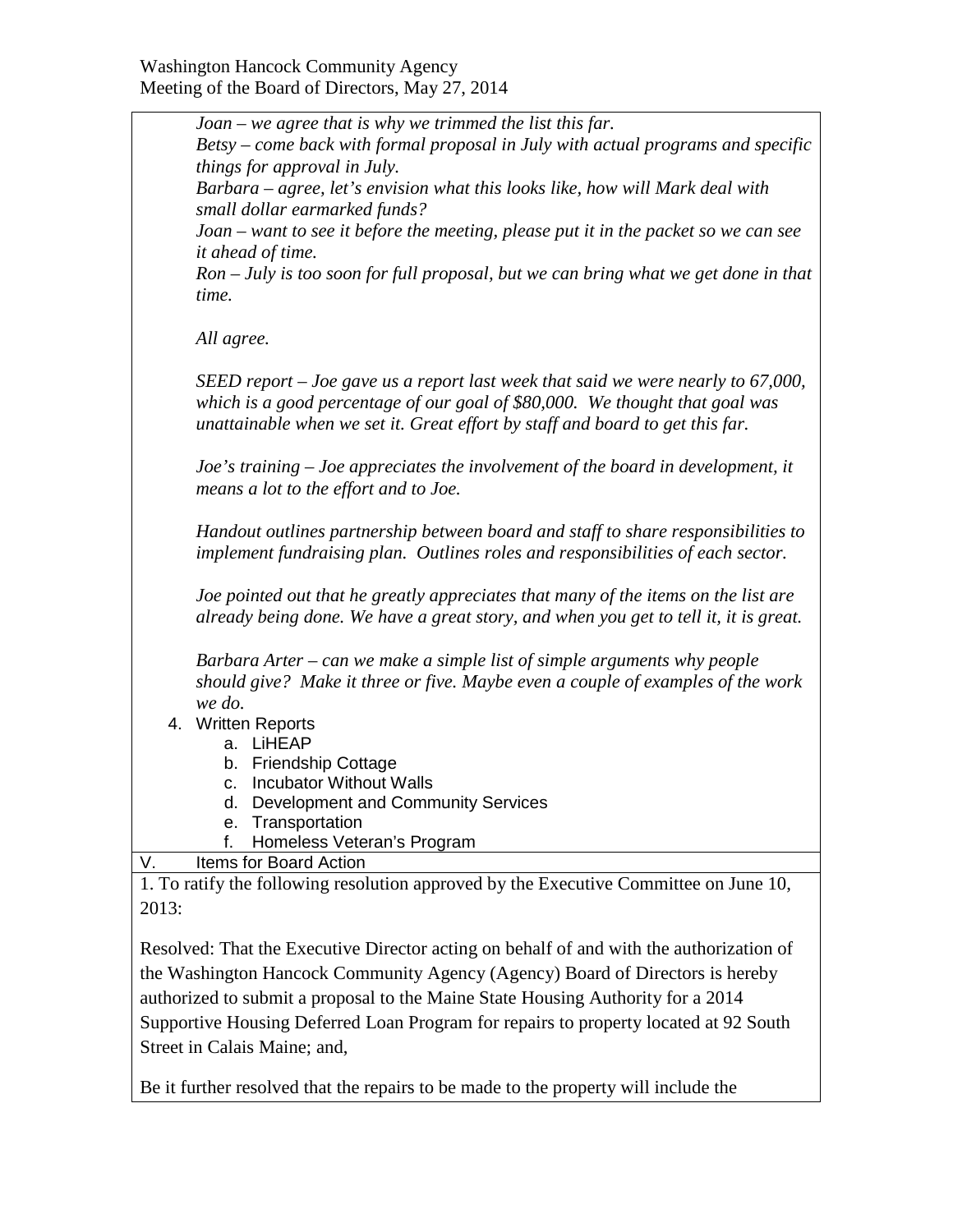replacement of the roof, windows and doors; and,

Be it further resolved that the Executive Director shall be authorized to contribute up to \$3,000 of Agency funds towards these repairs and to execute any and all documents and instruments on behalf of the Agency related to the application for funds and the completion of these repairs.

*Motion made: David Sanderson Seconded: Ruth Sousa*

*Discussion:* 

*Ruth: who owns the building? Mark: We do. Had Executive Committee approve application; need to ratify that decision to apply for funds. David: what did we ask for? Mark: submitted request for \$10,000 for roof, similar amount for doors and windows. Roof is required by Maine Housing.*

*Action: passed*

2. To review and approve the proposed Executive Director Emergency Succession Plan *Motion made: Craig Schoppe Seconded: Barbara Clark Discussion: Why is it an Emergency plan, not a long range succession plan? Not exclusively an Emergency Plan. Betsy would have a different plan if this was a normal succession. This is for a true emergency. Craig amended motion to remove "Emergency" from title. Craig withdrew amendment. Betsy will draft other plans for other situations. Mark will help.*

*Action: Passed*

3. To review and approve a "Transition Plan". Required by Fickett property application. Mark crafted it based on some he found on line *Motion Made:David Sanderson Seconded: Martha Beathem Discussion: None Action: Approved*

4. To approve a request by Howard Willinghan for a medical leave of absence *Motion Made: Barbara Arter Seconded: Joan Weber Discussion: Determined to put no end date on it at this time. Action: Passed*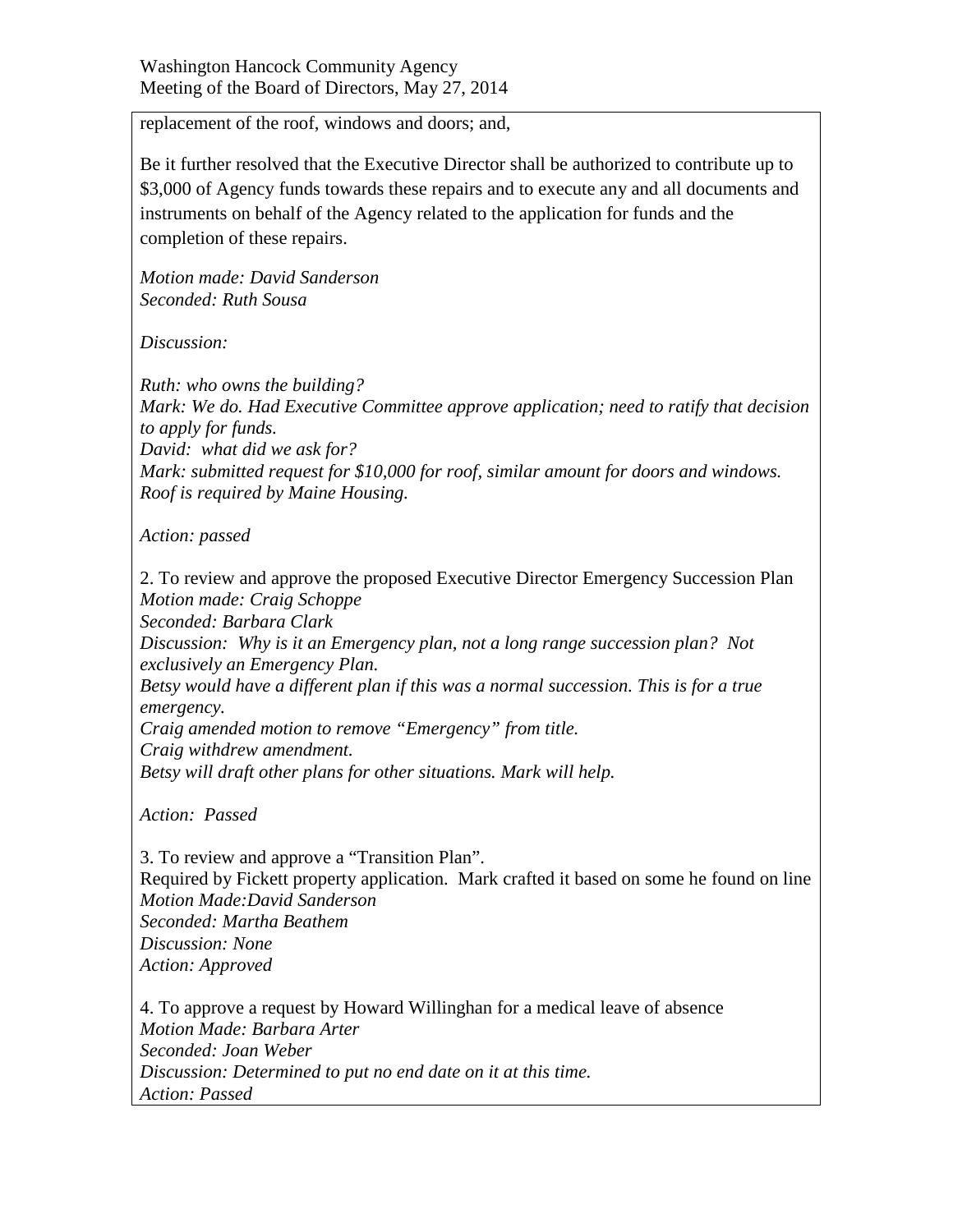5. To authorize the transfer of the current RMAP Revolving Loan fund to NMDC *Motion Made: Barbara Arter*

*Seconded: Ruth Sousa*

*Discussion: Barbara Arter is fully supportive of getting back into Economic Development, have needed it in this region for years.*

*Craig Schoppe : review the decision to reduce DBA.*

*Mark: when he came on board, there were 5 in DBA, primarily supported by CSBG. Mark decided and the board agreed to shift CSBG funding over to other programs. USDA and small anonymous donor are used in conjunction with CSBG at this point, and Mark has committed to one more year.*

*Craig: Then what, do you have a plan?*

*Mark: No, not really. In fact we met today and talked about the fact that we don't have a lot of programs that move people out of poverty, and this is one that does. We need to consider rebuilding. No one in Hancock County providing this support. Have good partnership with SCEC.*

*Craig: would like to encourage the rest of the board to consider expanding, redeveloping DBA as it is crucial to what we do.*

*Barbara Arter: big question. How do we actually make something like this move forward? Craig has made this request. How do we transfer this request from board to Mark?* 

*Mark: This is what I have used your goal setting work process for, but the timing doesn't always work right. If the board told me that was something important to them, I would take a look at the CSBG and other funding sources.*

*Betsy: There are people doing Economic Development. Concerned about duplication of effort. Define what is already happening and what is our strength?*

*Barbara Arter: 2 things: Sarah respond; but first, DBA was in existence for a long time, we did provide something to the community targeted at low income residents, not the target of all economic development organizations. Now, Sarah what were the two most important things DBA did?*

*Sarah: IWW training program, and working with partners to ensure no duplication of efforts while making sure that the clients get the service they need.*

*David: takes more thought than what we have done here tonight, needs to come up at strategic planning.*

*Mark: will take this into consideration in planning.*

*Further discussion on annual strategic planning meeting: role, process, planning.*

*Action: Passed*

6.To accept the FY 2013 A-133 Fiscal Audit *Federal audit – no findings. State audit – some findings on late reports. Motion Made: Ruth Sousa Seconded: Martha Beathem Discussion: Kevin reviewed audit, and management letter. Recommendation on how to handle unrestricted donations. Review of general ledger journal entries. Should be*